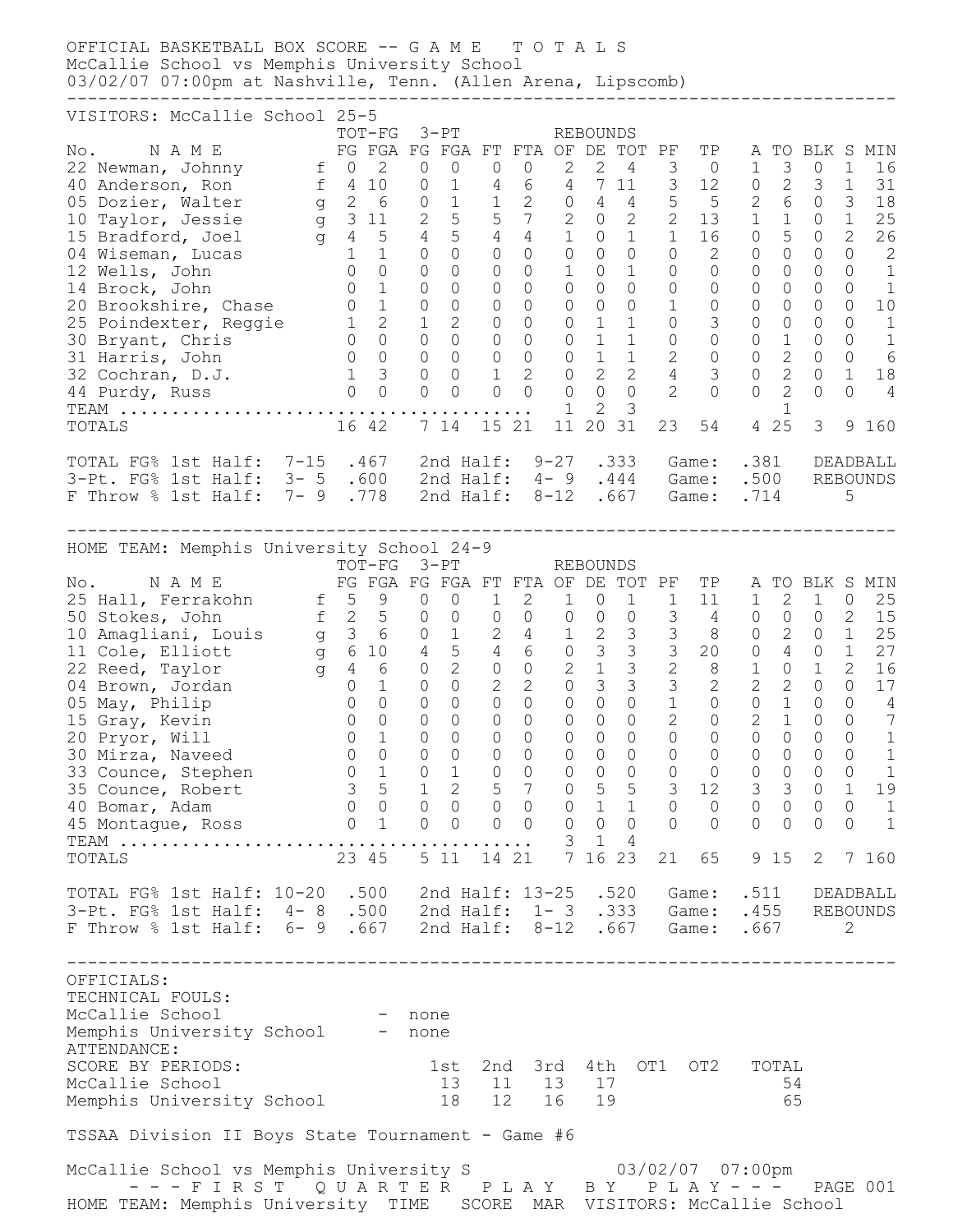| made JUMPER by Hall, Ferrako                                                              | 07:47<br>07:18<br>06:58                   | $2 - 0$<br>$2 - 3$     | H <sub>2</sub><br>V <sub>1</sub> |       | made 3-PNTR by Taylor, Jessi<br>FOUL on Purdy, Russ (P1T1)                                                                                              |
|-------------------------------------------------------------------------------------------|-------------------------------------------|------------------------|----------------------------------|-------|---------------------------------------------------------------------------------------------------------------------------------------------------------|
| missed JUMPER by Hall, Ferrako 06:43                                                      | 06:43                                     |                        |                                  |       | REBOUND (DEF) by Newman, Johnn                                                                                                                          |
| FOUL on Stokes, John (P1T1)                                                               | 06:30<br>06:22                            |                        |                                  |       | FOUL on Newman, Johnn (P1T2)                                                                                                                            |
| TURNOVER by Cole, Elliott                                                                 | 06:19<br>06:16                            |                        |                                  |       | TURNOVER by Newman, Johnn                                                                                                                               |
| missed JUMPER by Hall, Ferrako 05:39                                                      | 06:16<br>06:09<br>06:07<br>06:03<br>06:01 |                        |                                  |       | STEAL by Dozier, Walte<br>missed 3-PNTR by Taylor, Jessi<br>REBOUND (OFF) by Newman, Johnn<br>FOUL on Newman, Johnn (P2T3)<br>TURNOVER by Newman, Johnn |
| missed 3-PNTR by Cole, Elliott 05:28                                                      | 05:28                                     |                        |                                  |       | REBOUND (DEF) by Anderson, Ron                                                                                                                          |
| FOUL on Reed, Taylor (P1T2)<br>FOUL on Stokes, John (P2T3)                                | 05:24<br>05:13<br>05:12<br>05:12          | $2 - 6$                |                                  |       | V 4 made 3-PNTR by Bradford, Joe<br>ASSIST by Dozier, Walte                                                                                             |
| made 3-PNTR by Cole, Elliott<br>ASSIST by Counce, Rober                                   | 05:12<br>05:12                            | $5 - 6$                | V <sub>1</sub>                   |       |                                                                                                                                                         |
| STEAL by Amagliani, Lo<br>made LAYUP by Counce, Rober                                     | 04:36<br>04:34<br>04:14                   | $7 - 6$                | H <sub>1</sub>                   |       | TURNOVER by Purdy, Russ                                                                                                                                 |
| made F THROW by Counce, Rober                                                             | 04:14<br>04:14                            | $8 - 6$                | H <sub>2</sub>                   |       | FOUL on Taylor, Jessi (P1T4)                                                                                                                            |
| TURNOVER by Hall, Ferrako                                                                 | 04:07<br>03:48<br>03:47                   |                        |                                  |       | TURNOVER by Dozier, Walte<br>STEAL by Dozier, Walte                                                                                                     |
| missed JUMPER by Amagliani, Lo 03:26                                                      | 03:45<br>03:38                            | $8 - 8$                |                                  |       | T 1 made LAYUP by Dozier, Walte<br>FOUL on Brookshire, C(P1T5)                                                                                          |
| REBOUND (OFF) by Amagliani, Lo<br>made F THROW by Amagliani, Lo                           | 03:26<br>03:22<br>03:22                   | $9 - 8$                | $H_1$                            |       | FOUL on Dozier, Walte (P1T6)                                                                                                                            |
| made F THROW by Amagliani,<br>Lo                                                          | 03:22<br>03:12<br>02:53                   | $10 - 8$               | H <sub>2</sub>                   |       | TURNOVER by Anderson, Ron<br>FOUL on Purdy, Russ (P2T7)                                                                                                 |
| made F THROW by Cole, Elliott<br>missd F THROW by Cole, Elliott 02:34                     | 02:34<br>02:34                            | $11 - 8$               | H 3                              |       | REBOUND (DEF) by Harris, John                                                                                                                           |
| FOUL on Hall, Ferrako (P1T4)                                                              | 02:33<br>02:31<br>02:31                   | $11 - 10$              |                                  | $H_1$ | made LAYUP by Anderson, Ron<br>ASSIST by Taylor, Jessi                                                                                                  |
| FOUL on Reed, Taylor (P2T5)                                                               | 02:31<br>02:31<br>02:20                   |                        |                                  |       | 11-11 T 2 made F THROW by Anderson, Ron                                                                                                                 |
| missed 3-PNTR by Reed, Taylor                                                             | 02:20<br>01:59                            |                        |                                  |       | REBOUND (DEF) by Anderson, Ron<br>missed JUMPER by Dozier, Walte                                                                                        |
| REBOUND (DEF) by Cole, Elliott<br>made 3-PNTR by Cole, Elliott<br>ASSIST by Counce, Rober | 01:59<br>01:52<br>01:52                   | $14-11$ H 3            |                                  |       |                                                                                                                                                         |
| TURNOVER by Cole, Elliott                                                                 | 01:33<br>01:23<br>01:20                   |                        |                                  |       | TEAM TURNOVER<br>TURNOVER by Harris, John                                                                                                               |
| made F THROW by Counce, Rober<br>missd F THROW by Counce, Rober 01:09                     | 01:09<br>01:09<br>01:09                   | $15 - 11$              | H 4                              |       | FOUL on Harris, John (P1T8)<br>REBOUND (DEF) by Dozier, Walte                                                                                           |
| made 3-PNTR by Cole, Elliott<br>ASSIST by Gray, Kevin<br>FOUL on Brown, Jordan (P1T6)     | 00:44<br>00:24<br>00:24<br>00:12          | $15 - 13$<br>18-13 H 5 | H <sub>2</sub>                   |       | made JUMPER by Taylor, Jessi                                                                                                                            |
| FOUL on Cole, Elliott (P1T7)<br>TURNOVER by Cole, Elliott                                 | 00:04<br>00:03<br>00:00                   |                        |                                  |       | missed 3-PNTR by Dozier, Walte                                                                                                                          |
| REBOUND (DEF) by Counce, Rober                                                            | 00:00                                     |                        |                                  |       |                                                                                                                                                         |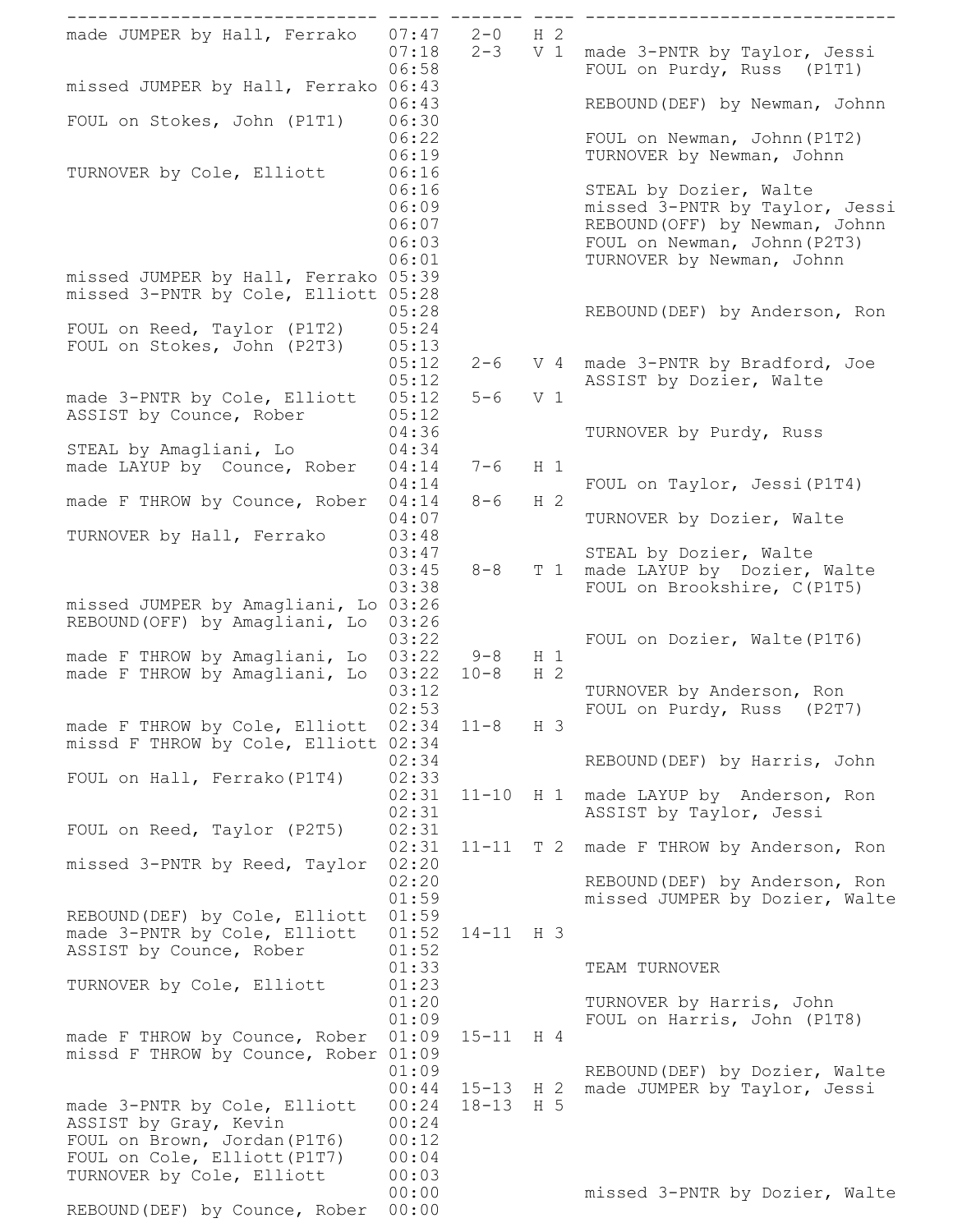| SCORE: Memphis University School 18 McCallie School                                                                                                                               |                                  |                        |                |                                                                                           | 13 |
|-----------------------------------------------------------------------------------------------------------------------------------------------------------------------------------|----------------------------------|------------------------|----------------|-------------------------------------------------------------------------------------------|----|
| McCallie School vs Memphis University S 63/02/07 07:00pm<br>---SECOND QUARTER PLAY BY PLAY--- PAGE 001<br>HOME TEAM: Memphis University TIME  SCORE MAR VISITORS: McCallie School |                                  |                        |                |                                                                                           |    |
| missed LAYUP by Stokes, John 07:56                                                                                                                                                |                                  |                        |                |                                                                                           |    |
| STEAL by Stokes, John                                                                                                                                                             | 07:56<br>07:45<br>07:43          |                        |                | REBOUND (DEF) by Dozier, Walte<br>TURNOVER by Bradford, Joe                               |    |
| made LAYUP by Stokes, John<br>ASSIST by Gray, Kevin<br>FOUL on Gray, Kevin (P1T8)                                                                                                 | 07:24<br>07:24<br>07:09          | $20 - 13$ H 7          |                |                                                                                           |    |
|                                                                                                                                                                                   | 07:09<br>07:09                   | $20 - 15$ H 5          |                | 20-14 H 6 made F THROW by Taylor, Jessi<br>made F THROW by Taylor, Jessi                  |    |
| TURNOVER by Brown, Jordan                                                                                                                                                         | 07:09<br>07:09<br>07:09          |                        |                | STEAL by Anderson, Ron<br>20-17 H 3 made JUMPER by Dozier, Walte                          |    |
| missed LAYUP by Cole, Elliott 07:09                                                                                                                                               | 07:09<br>06:08                   |                        |                | REBOUND (DEF) by Dozier, Walte<br>missed JUMPER by Dozier, Walte                          |    |
| missed 3-PNTR by Amagliani, Lo 05:46                                                                                                                                              | 05:46<br>05:37                   |                        |                | REBOUND (DEF) by Newman, Johnn<br>missed JUMPER by Taylor, Jessi                          |    |
|                                                                                                                                                                                   | 05:37<br>05:07<br>05:07          | $20 - 20$              | T <sub>1</sub> | REBOUND (OFF) by Taylor, Jessi<br>made 3-PNTR by Taylor, Jessi<br>ASSIST by Dozier, Walte |    |
| made LAYUP by Amagliani, Lo                                                                                                                                                       | 04:42<br>04:27                   | $22 - 20$              | H <sub>2</sub> | TURNOVER by Dozier, Walte                                                                 |    |
| TURNOVER by Counce, Rober<br>FOUL on Cole, Elliott (P2T9)                                                                                                                         | 04:19<br>04:18<br>04:18          |                        |                | STEAL by Bradford, Joe                                                                    |    |
| $---$ 20sec TIMEOUT $---$                                                                                                                                                         | 04:18<br>04:18<br>04:18          | $22 - 21$<br>$22 - 22$ | T 2            | H 1 made F THROW by Bradford, Joe<br>made F THROW by Bradford, Joe                        |    |
| missed LAYUP by Brown, Jordan 04:02                                                                                                                                               | 04:02<br>03:25                   |                        |                | REBOUND (DEF) by Anderson, Ron<br>missed JUMPER by Taylor, Jessi                          |    |
| REBOUND (DEF) by Counce, Rober<br>made JUMPER by Hall, Ferrako<br>ASSIST by Counce, Rober                                                                                         | 03:25<br>03:18<br>03:18          | 24-22 H 2              |                |                                                                                           |    |
| made JUMPER by Hall, Ferrako                                                                                                                                                      | 02:55<br>02:41                   | $26 - 22$ H 4          |                | TURNOVER by Dozier, Walte<br>$--- 20sec$ TIMEOUT $---$                                    |    |
| FOUL on Amagliani, Lo (P1T10)                                                                                                                                                     | 02:38<br>02:24<br>02:24          |                        |                | missd F THROW by Dozier, Walte                                                            |    |
| made 3-PNTR by Counce, Rober<br>ASSIST by Brown, Jordan                                                                                                                           | 02:24<br>02:18<br>02:18          | 26-23 H 3<br>29-23 H 6 |                | made F THROW by Dozier, Walte                                                             |    |
| FOUL on Counce, Rober (P1T11)                                                                                                                                                     | 02:00<br>02:00<br>02:00          |                        |                | missd F THROW by Cochran, D.J.<br>29-24 H 5 made F THROW by Cochran, D.J.                 |    |
| missed 3-PNTR by Counce, Rober 01:49                                                                                                                                              | 01:49<br>01:07                   |                        |                | REBOUND (DEF) by Anderson, Ron<br>missed JUMPER by Anderson, Ron                          |    |
| BLOCKED by Hall, Ferrako<br>REBOUND (DEF) by Brown, Jordan                                                                                                                        | 01:07<br>01:04<br>01:01          |                        |                | FOUL on Newman, Johnn (P3T9)                                                              |    |
| missd F THROW by Counce, Rober 01:01<br>made F THROW by Counce, Rober                                                                                                             | 01:01<br>00:43                   | $30 - 24$ H 6          |                | TURNOVER by Purdy, Russ                                                                   |    |
| TURNOVER by Counce, Rober                                                                                                                                                         | 00:38<br>00:38<br>00:34<br>00:34 |                        |                | STEAL by Dozier, Walte<br>FOUL on Dozier, Walte (P2T10)<br>TURNOVER by Dozier, Walte      |    |
| TURNOVER by Amagliani, Lo                                                                                                                                                         | 00:20<br>00:02                   |                        |                | missed JUMPER by Dozier, Walte                                                            |    |
| REBOUND (DEF) by Counce, Rober                                                                                                                                                    | 00:02                            |                        |                |                                                                                           |    |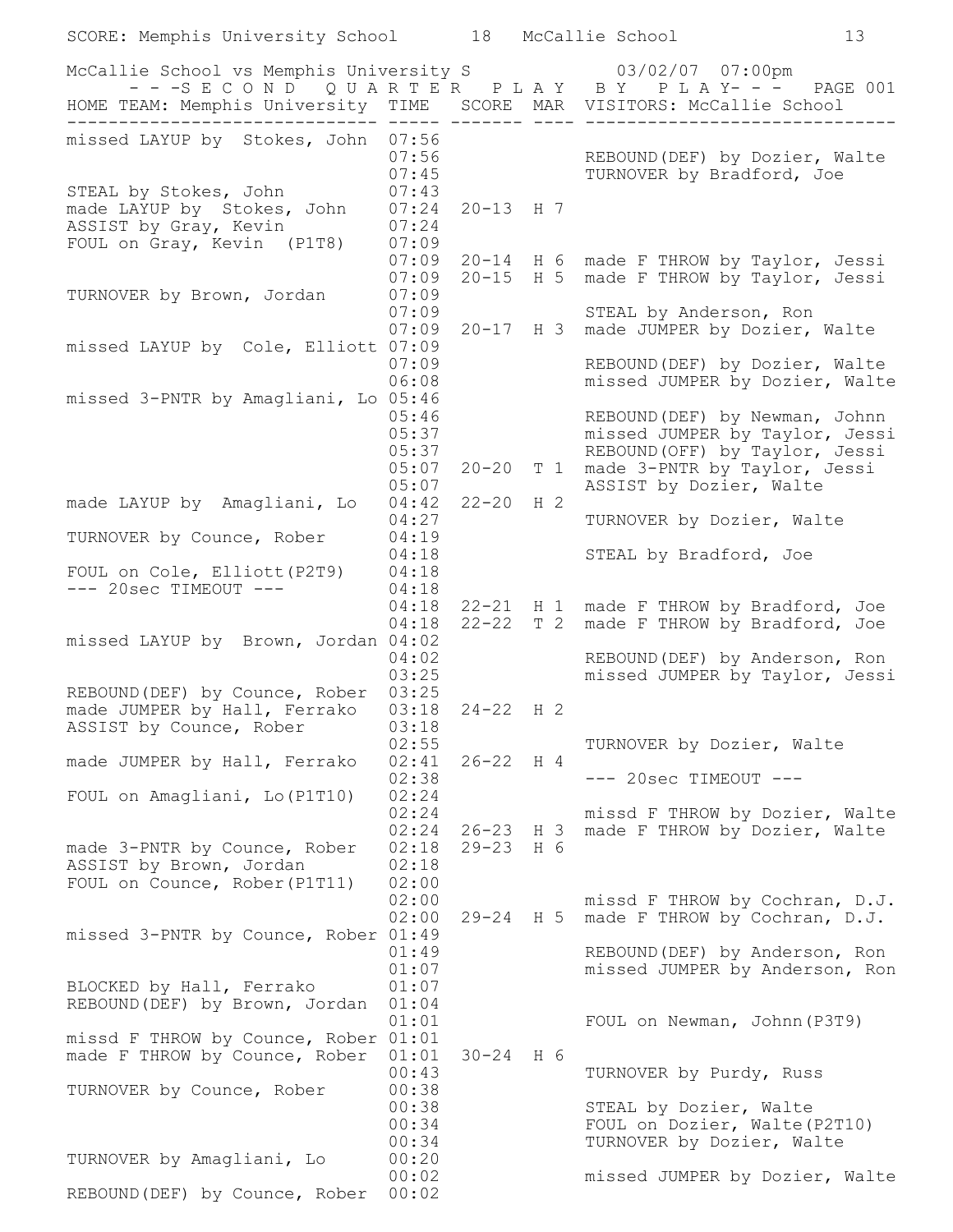| SCORE: Memphis University School                                                                                                                |                                           | 30                                      |            | McCallie School                                                                                                                                          | 24       |
|-------------------------------------------------------------------------------------------------------------------------------------------------|-------------------------------------------|-----------------------------------------|------------|----------------------------------------------------------------------------------------------------------------------------------------------------------|----------|
| McCallie School vs Memphis University S 63/02/07 07:00pm<br>--- THIRD QUARTER PLAY BY PLAY---                                                   |                                           |                                         |            |                                                                                                                                                          | PAGE 001 |
| HOME TEAM: Memphis University TIME                                                                                                              |                                           |                                         |            | SCORE MAR VISITORS: McCallie School                                                                                                                      |          |
| made LAYUP by Amagliani, Lo<br>REBOUND (DEF) by Cole, Elliott                                                                                   | 07:37 32-24 H 8<br>07:14<br>07:14         |                                         |            | missed JUMPER by Newman, Johnn                                                                                                                           |          |
| made JUMPER by Amagliani, Lo<br>STEAL by Stokes, John                                                                                           | 07:07<br>06:35<br>06:34                   | $34 - 24$ H10                           |            | TURNOVER by Bradford, Joe                                                                                                                                |          |
| missed JUMPER by Hall, Ferrako 06:19                                                                                                            | 06:19<br>06:12<br>06:12<br>06:04<br>06:04 |                                         |            | REBOUND (DEF) by Dozier, Walte<br>FOUL on Dozier, Walte (P3T1)<br>TURNOVER by Dozier, Walte<br>FOUL on Dozier, Walte (P4T2)<br>$--- 20sec$ TIMEOUT $---$ |          |
| missd F THROW by Amagliani, Lo<br>missd F THROW by Amagliani, Lo 06:04<br>REBOUND (OFF) by Reed, Taylor<br>missed JUMPER by Hall, Ferrako 05:49 | 06:04<br>06:04                            |                                         |            |                                                                                                                                                          |          |
| FOUL on Amagliani, Lo (P2T1)                                                                                                                    | 05:49<br>05:39                            |                                         |            | REBOUND (DEF) by Cochran, D.J.                                                                                                                           |          |
| missed JUMPER by Stokes, John                                                                                                                   | 05:38<br>05:38<br>05:38<br>05:29<br>05:23 | $34 - 25$ H 9<br>$34 - 26$<br>$34 - 27$ | H 8<br>H 7 | made F THROW by Taylor, Jessi<br>made F THROW by Taylor, Jessi<br>made F THROW by Taylor, Jessi<br>FOUL on Cochran, D.J. (P1T3)                          |          |
|                                                                                                                                                 | 05:23<br>05:08                            |                                         |            | REBOUND (DEF) by Anderson, Ron<br>34-29 H 5 made JUMPER by Cochran, D.J.                                                                                 |          |
| missed 3-PNTR by Reed, Taylor<br>REBOUND (OFF) by Reed, Taylor<br>made LAYUP by Reed, Taylor                                                    | 04:49<br>04:49<br>04:44                   | 36-29 H 7                               |            |                                                                                                                                                          |          |
| STEAL by Reed, Taylor                                                                                                                           | 04:29<br>04:27                            | 38-29 H 9                               |            | TURNOVER by Cochran, D.J.                                                                                                                                |          |
| made LAYUP by Reed, Taylor                                                                                                                      | 04:25<br>04:07<br>03:58                   |                                         |            | TURNOVER by Taylor, Jessi<br>FOUL on Anderson, Ron (P1T4)                                                                                                |          |
| made 3-PNTR by Cole, Elliott                                                                                                                    | 03:58<br>03:54<br>03:41                   | $41 - 29$                               | H12        | TURNOVER by Bradford, Joe<br>FOUL on Anderson, Ron (P2T5)                                                                                                |          |
| made F THROW by Hall, Ferrako<br>missd F THROW by Hall, Ferrako 03:41                                                                           | 03:41<br>03:41<br>03:18                   | $42 - 29$ H13                           |            | REBOUND (DEF) by Anderson, Ron<br>TURNOVER by Bradford, Joe                                                                                              |          |
| TURNOVER by Amagliani, Lo                                                                                                                       | 03:08<br>03:06<br>03:02                   |                                         |            | STEAL by Newman, Johnn<br>missed JUMPER by Anderson, Ron                                                                                                 |          |
|                                                                                                                                                 | 03:02<br>02:58<br>02:50                   | $42 - 31$                               |            | REBOUND (OFF) by Anderson, Ron<br>H11 made JUMPER by Anderson, Ron<br>FOUL on Anderson, Ron (P3T6)                                                       |          |
| missed JUMPER by Cole, Elliott 02:39                                                                                                            | 02:39                                     |                                         |            | BLOCKED by Anderson, Ron                                                                                                                                 |          |
| made JUMPER by Hall, Ferrako                                                                                                                    | 02:31<br>02:19<br>02:19                   | $44 - 31$                               | H13        | missed JUMPER by Cochran, D.J.<br>REBOUND (OFF) by Taylor, Jessi                                                                                         |          |
| FOUL on Gray, Kevin (P2T2)<br>STEAL by Counce, Rober                                                                                            | 02:16<br>02:00<br>02:00                   |                                         |            | TURNOVER by Cochran, D.J.                                                                                                                                |          |
| missed LAYUP by Stokes, John<br>FOUL on Counce, Rober (P2T3)                                                                                    | 01:50<br>01:50<br>01:48                   |                                         |            | REBOUND (DEF) by Cochran, D.J.                                                                                                                           |          |
|                                                                                                                                                 | 01:39<br>01:39                            |                                         |            | TURNOVER by Harris, John<br>FOUL on Harris, John (P2T7)                                                                                                  |          |
| made LAYUP by Stokes, John<br>FOUL on Brown, Jordan (P2T4)                                                                                      | 01:28<br>01:23                            | $46 - 31$<br>$46 - 34$                  | H15        |                                                                                                                                                          |          |
| TURNOVER by Gray, Kevin                                                                                                                         | 01:06<br>00:54                            |                                         | H12        | made 3-PNTR by Bradford, Joe                                                                                                                             |          |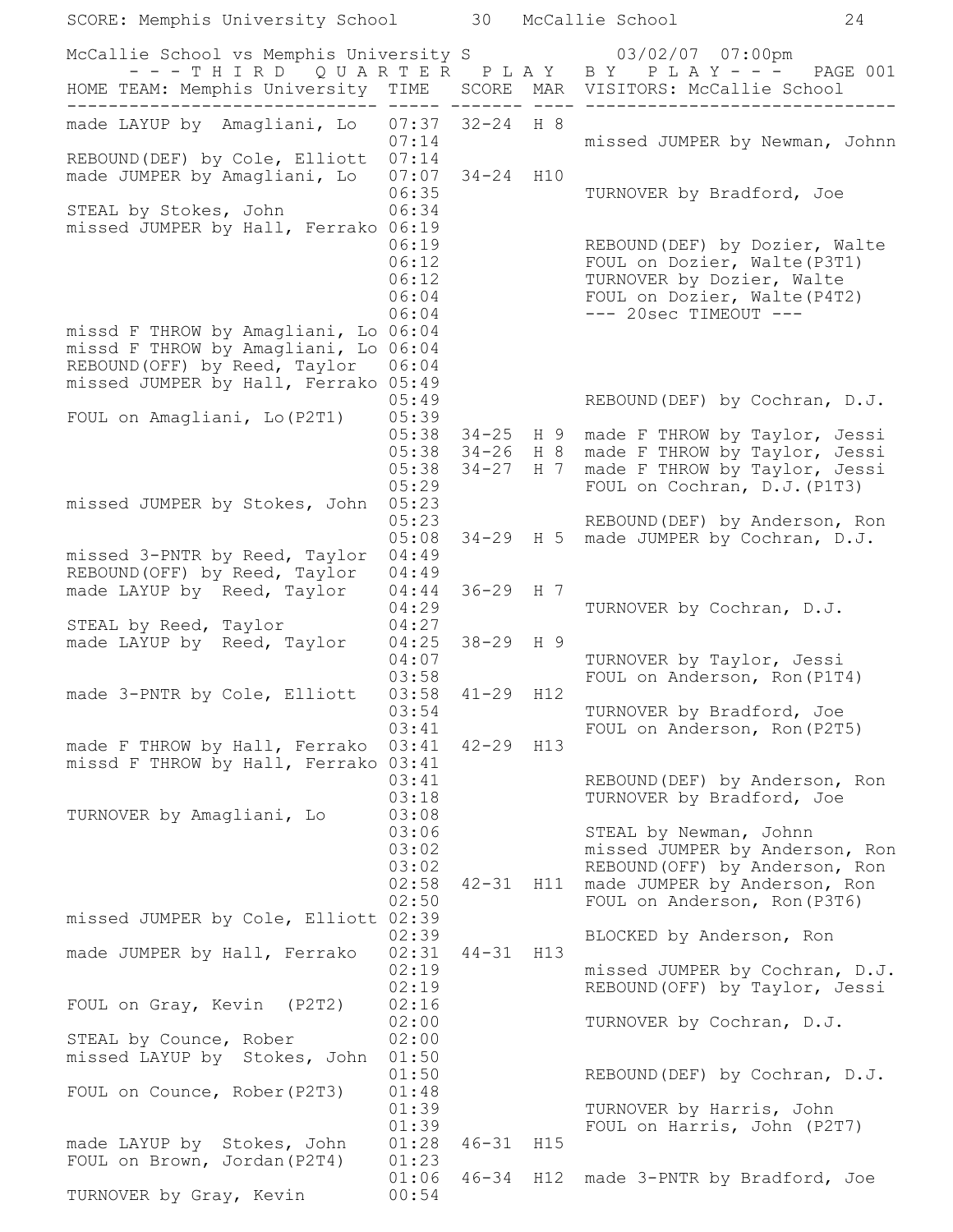| FOUL on Brown, Jordan (P3T5)<br>FOUL on Amagliani, Lo (P3T6)                                                                        | 00:52<br>00:50<br>00:40                                     |                        |            | STEAL by Bradford, Joe                                                                                                                                                                                    |
|-------------------------------------------------------------------------------------------------------------------------------------|-------------------------------------------------------------|------------------------|------------|-----------------------------------------------------------------------------------------------------------------------------------------------------------------------------------------------------------|
| FOUL on Counce, Rober (P3T7)<br>TURNOVER by May, Philip                                                                             | 00:36<br>00:36<br>00:36<br>00:36<br>00:34<br>00:34<br>00:18 | $46 - 35$              |            | missd F THROW by Taylor, Jessi<br>missd F THROW by Taylor, Jessi<br>REBOUND (OFF) by Anderson, Ron<br>missd F THROW by Anderson, Ron<br>H11 made F THROW by Anderson, Ron                                 |
| FOUL on May, Philip (P1T8)                                                                                                          | 00:16<br>00:14<br>00:14<br>00:12                            |                        |            | STEAL by Taylor, Jessi<br>missed LAYUP by Taylor, Jessi<br>REBOUND (OFF) by Bradford, Joe                                                                                                                 |
|                                                                                                                                     | 00:12<br>00:09                                              |                        |            | 00:12 46-36 H10 made F THROW by Bradford, Joe<br>46-37 H 9 made F THROW by Bradford, Joe<br>missed JUMPER by Taylor, Jessi                                                                                |
| SCORE: Memphis University School 46 McCallie School                                                                                 |                                                             |                        |            | 37                                                                                                                                                                                                        |
| McCallie School vs Memphis University S 63/02/07 07:00pm<br>HOME TEAM: Memphis University TIME  SCORE MAR VISITORS: McCallie School |                                                             |                        |            | ---FOURTH QUARTER PLAY BY PLAY--- PAGE 001                                                                                                                                                                |
|                                                                                                                                     | 07:49<br>07:38<br>07:34<br>07:34<br>07:33                   | $07:49$<br>07:38       |            | $---$ 20sec TIMEOUT $---$<br>missed JUMPER by Anderson, Ron<br>REBOUND (OFF) by Newman, Johnn<br>missed LAYUP by Newman, Johnn<br>REBOUND (OFF) by Anderson, Ron<br>46-39 H 7 made LAYUP by Anderson, Ron |
| FOUL on Stokes, John (P3T9)                                                                                                         | 07:33<br>07:33                                              | $46 - 40$ H 6          |            | made F THROW by Anderson, Ron                                                                                                                                                                             |
| made LAYUP by Reed, Taylor<br>ASSIST by Hall, Ferrako                                                                               | 07:24<br>07:24                                              | $48 - 40$              | H 8        |                                                                                                                                                                                                           |
| STEAL by Reed, Taylor<br>made LAYUP by Cole, Elliott<br>ASSIST by Reed, Taylor                                                      | 07:13<br>07:12<br>07:11<br>07:11                            | $50 - 40$ H10          |            | TURNOVER by Bradford, Joe                                                                                                                                                                                 |
| made F THROW by Cole, Elliott                                                                                                       | 07:11<br>07:11                                              | $51 - 40$ H11          |            | FOUL on Cochran, D.J. (P2T8)                                                                                                                                                                              |
| TURNOVER by Brown, Jordan                                                                                                           | 07:06<br>06:52                                              |                        |            | TURNOVER by Anderson, Ron                                                                                                                                                                                 |
| TURNOVER by Cole, Elliott                                                                                                           | 06:40<br>06:37<br>06:35                                     |                        |            | FOUL on Dozier, Walte (P5T9)<br>TURNOVER by Dozier, Walte                                                                                                                                                 |
|                                                                                                                                     | 06:34<br>06:32<br>06:32                                     |                        |            | STEAL by Cochran, D.J.<br>missed JUMPER by Cochran, D.J.                                                                                                                                                  |
| REBOUND (DEF) by Brown, Jordan<br>made F THROW by Brown, Jordan                                                                     | 06:11<br>06:11                                              | $52 - 40$              | H12        | FOUL on Taylor, Jessi (P2T10)                                                                                                                                                                             |
| made F THROW by Brown, Jordan                                                                                                       | 06:11<br>06:08                                              | $53 - 40$              | H13        | TURNOVER by Newman, Johnn                                                                                                                                                                                 |
| STEAL by Cole, Elliott<br>missed LAYUP by Pryor, Will                                                                               | 06:05<br>06:03<br>05:47                                     |                        |            | 53-43 H10 made 3-PNTR by Bradford, Joe                                                                                                                                                                    |
| REBOUND (DEF) by Brown, Jordan                                                                                                      | 05:36<br>05:36<br>05:28                                     |                        |            | missed 3-PNTR by Bradford, Joe<br>FOUL on Bradford, Joe (P1T11)                                                                                                                                           |
| made F THROW by Cole, Elliott 05:28<br>made F THROW by Cole, Elliott                                                                | 05:28                                                       | $54 - 43$<br>$55 - 43$ | H11<br>H12 |                                                                                                                                                                                                           |
| BLOCKED by Reed, Taylor                                                                                                             | 05:25<br>05:25<br>05:10<br>05:10                            |                        |            | missed 3-PNTR by Taylor, Jessi<br>missed JUMPER by Taylor, Jessi<br>REBOUND (OFF) by Anderson, Ron                                                                                                        |
| TURNOVER by Counce, Rober                                                                                                           | 05:06<br>05:02                                              |                        |            | 55-45 H10 made LAYUP by Anderson, Ron                                                                                                                                                                     |
| REBOUND (DEF) by Counce, Rober                                                                                                      | 04:51<br>04:51                                              |                        |            | missed JUMPER by Anderson, Ron                                                                                                                                                                            |
| made F THROW by Counce, Rober 04:43                                                                                                 | 04:43                                                       | 56-45 H11              |            | FOUL on Cochran, D.J. (P3T12)                                                                                                                                                                             |